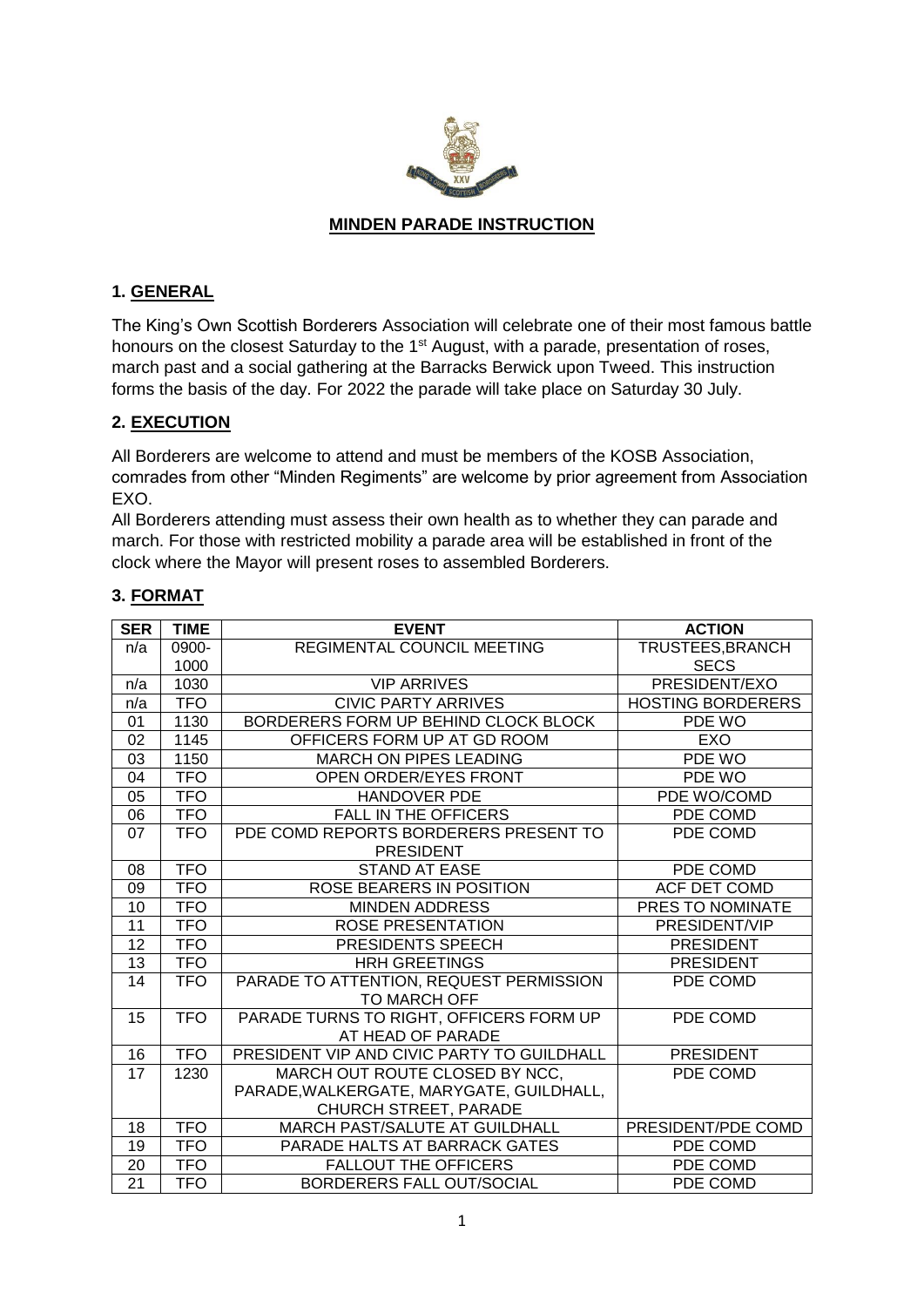## **4. COMBAT SERVICE SUPPORT**

**DRESS** All Borderers are to wear a Regimental tie as a minimum, full size medals and decorations should be worn as applicable. If available a Glengarry should be worn with highly polished cap badge cockfeathers are not required. A suit or blazer and flannels should be worn, Borderers who still have their Trews are encouraged to wear them.

**EQUIPMENT** Borderers attending should ensure they have the necessary aids to support them through the day, walking sticks, mobility scooters (batteries charged) etc.

**MEDICAL** There will be a medical team on site to assist in medical emergencies and minor injuries. A hospital with full facilities is within 5 minutes' drive from the Barracks. Those Borderers on medication are to ensure they have enough for the day and consider the weather conditions with particular notice to heat and sunshine.

**RATIONS** A buffet will be provided after the parade and is free to Association members. The buffet will not open until the parade falls out, Borderers and their guests are requested not to ask the staff to open early. A cash bar facility will be provided by a local trader. Tea, coffee and snacks will be available in the English Heritage shop within the Barracks.

**ROSES** The Roses are provided and paid for by the Association, they will be purchased from a local florist. The EXO is to ensure the order is placed in good time and that the Roses are delivered at 0830 on the morning of the parade. All Borderers are reminded that Roses are for those on parade only, to be worn in the Glengarry. Family members and guests are requested not to ask the ACF Rose bearers for Roses. After the parade if there is a surplus of Roses family members and guests may be able to make a donation to receive a Rose.

**MUSIC** The parade is to be supported by a Pipe Band drawn from the Berwick and Eyemouth British Legion bands and the Inter Skaldis Pipe Band from Holland. The EXO is to bid for these bands in good time to allow them time to prepare travel arrangements. The Military Band will form up and provide musical entertainment within the Barracks.

**DANCERS** The EXO is to bid for "Nancy's Dancers" who will perform traditional Scottish Country dancing before the parade.

**SETTING UP** Those Borderers who are in Berwick on the Friday before Minden are requested to come to the Barracks at 0900 to assist in setting out the chairs and preparing for the Parade. Those intending to volunteer should inform the EXO 72hrs in advance, refreshments will be provided.

**ACF** The Berwick Detachment of the Army Cadet Force provide our Rose bearers on a yearly basis, without their support our parade would be less of an occasion. In addition they provide the work party that clears up at the end of the parade. All Borderers and guests are requested not to shout at or in any way abuse the cadets, they are all children under 16, and they are not soldiers. Any concerns should be directed to the Det Comd or the EXO.

### **5. VIPs**

The President is requested to invite a VIP to present Roses to the Officers and to take the salute on the Guildhall steps at the march past. He is responsible for hosting the VIP throughout the day.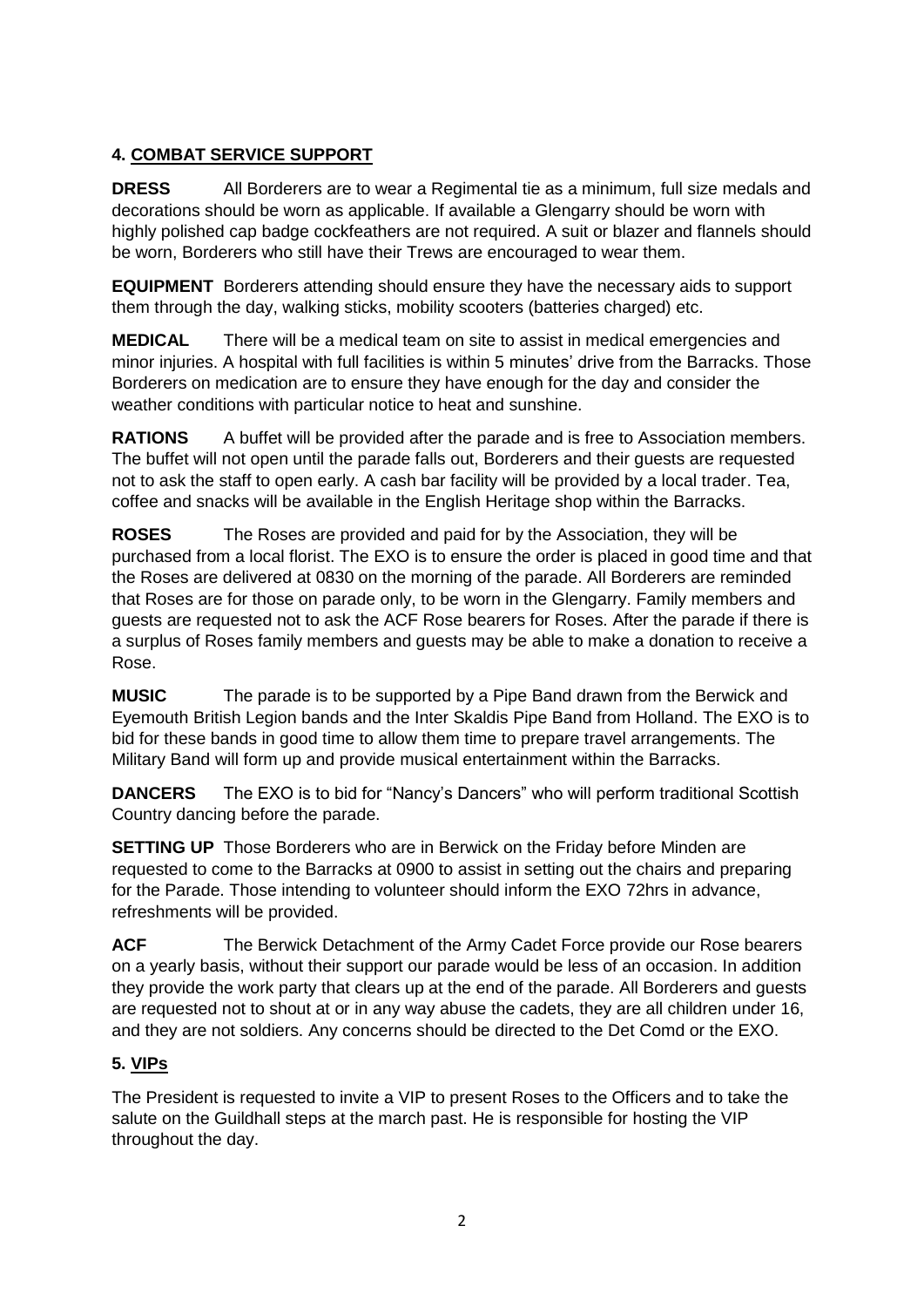At all parades the Civic Party from Berwick upon Tweed will be invited, the party of 5 will consist of:

The Mayor, Mayors partner, The Sherriff, Sherriff's partner and Sergeant at Mace.

The Civic party is to be hosted by 3 Borderers, those Borderers who wish to volunteer to host the Mayoral party are to inform the EXO.

An invite will be extended to Commanding Officer and Regimental Sergeant Major of 6 SCOTS to attend the parade.

The EXO is to provide refreshments for the VIP and Civic Party to be set up in the Library and available from 1030hrs on the day of the Parade. The President is requested to present Roses to the VIPs and Mayoral Party in the Library.

### **6. C2**

**COMMAND** The overall Commander will be The President of the KOSB Association, he is requested to nominate a Parade Commander who should be the Senior Retired Officer on parade, if possible the parade Comd should be nominated 2 weeks prior to the parade to allow the EXO to send a parade format and words of Command.

**PARADE CSM** A parade Warrant Officer is required, those Borderers who have held the rank of WO1 or WO2 are invited to volunteer to the EXO that they wish to carry out the duties of Pde WO. This should be at least 2 weeks before the parade date.

**OTHER RANKS** Borderers who intend to march are requested to start forming up behind the clock block from 1115 under the direction of the Parade WO.

**OFFICERS** Those Officers who intend to march are requested to form up at the Guard room from 1130 (those who are late might find themselves in the Gd room), under the direction of the EXO who will brief on the procedure.

**WOUNDED/SICK** Those Borderers that are wounded or sick and cannot manage to march on or march past are to form up at the front of the Clock block under the clock from 1115. The Mayor will be invited to present Roses to the wounded at the same time as the main parade.

**RIDERS BRANCH** Members of the Riders Branch who wish to ride are to notify the Branch Chairman. All motorcycles are to be parked to the rear of D block. The riders are to parade with the wounded Borderers in front of the clock block for rose presentation, thereafter they can return to their bikes to follow the marching troops.

**VINTAGE VEHICLES**All vintage vehicles are by prior arrangement only, they are to park next to the motorcycles. Those Borderers who would like to travel in a vehicle are to liaise with the owners on the day. Vehicle owners are responsible for their own vehicles and must ensure they are serviceable and roadworthy.

**MINDEN ADDRESS** A volunteer is required to read "The Minden Address" any Borderer who wishes to volunteer for this honour is to submit his name to the EXO 7 days before the parade.

**ROSE PRESENTATION** During the presentation of Roses to those Borderers on parade a total of 6 Officers are required. Those Officers who wish to volunteer are to inform the EXO on the morning of the parade. Each Officer will work with an ACF rose bearer moving from the flanks into the centre.